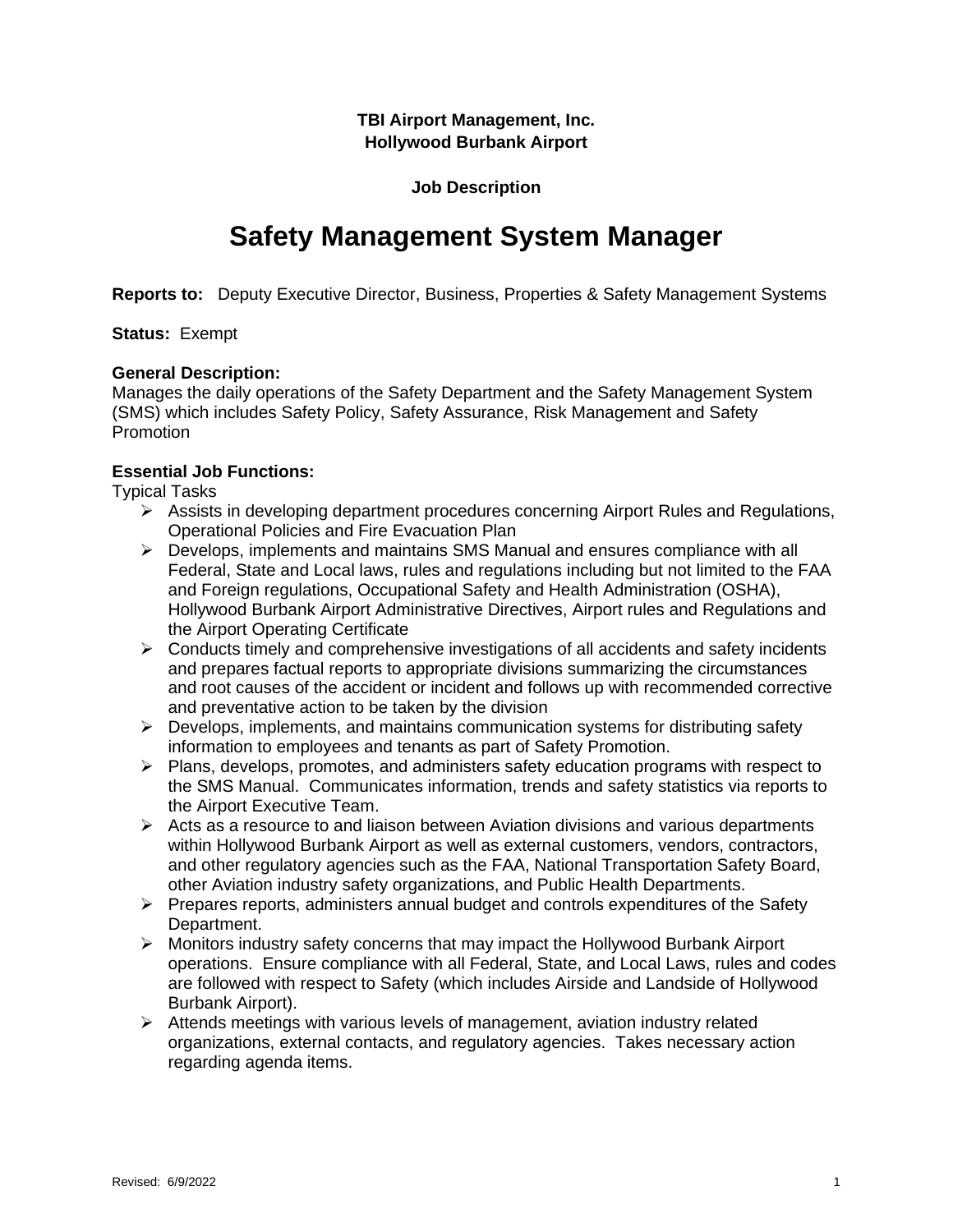- ➢ Interviews, selects, supervises, develops, evaluates, counsels and if necessary, disciplines personnel according to established Hollywood Burbank Airport policies, procedures, and guidelines.
- ➢ Manages the Hollywood Burbank Airport's safety-related reporting systems, which includes SMS software that houses Safety Risk Assessments, Safety Performance Indicators, and shared departmental data as well as Voluntary Safety Reporting System and Safety Hotline.

# **Qualifications:**

Education:

 $\triangleright$  Graduation from an accredited college or university with a Bachelor's Degree in Human Resource, Business Administration, Safety or closely related field strongly preferred

# Experience:

- ➢ Three years of professional experience in risk/safety management or related field preferred
- $\triangleright$  Experienced with safety or employee relations investigations and follow up
- $\triangleright$  Experienced with training and presentations in front of large groups

License and Special Requirements:

- ➢ Possession of a valid California Driver's license.
- ➢ Obtain and maintain security clearance as required by role and TSA regulations.
- ➢ OSHA Certified upon hire or within (6) months of employment

# **Supplemental Information:**

Knowledge of:

- ➢ Safety Management System Principles and Risk Management Methodologies
- ➢ Principles of Supervision, Training and Performance Management
- ➢ Budget Preparation and monitoring techniques and procedures

Skills:

- ➢ Excellent presentation and communication skills, both oral and written.
- ➢ Strong Decision-Making skills
- $\triangleright$  Strong analytical and problem-solving skills as well as the ability to make varied arithmetic computations and tabulations rapidly and accurately
- ➢ Ability to interact, communication and collaborate with all levels of staff and management including Burbank-Glendale-Pasadena Airport Authority, TBI Senior Management and staff, outside regulatory agencies, vendors and contract service providers as well as the general public
- $\triangleright$  Proficient with Microsoft Office and the ability to create and use spreadsheets and graphical presentations
- $\triangleright$  Ability to utilize reporting software and other potentially cross-functional technologies

#### Abilities:

- ➢ Analyze and effectively report upon operating conditions and problems and to recommend or install appropriate solutions
- $\triangleright$  Organize, direct and implement plans and programs
- ➢ Supervise, train and evaluate assigned staff
- ➢ Assess and analyze project risks and exposures; identify options and alternatives, make decisions, and implement corrective actions